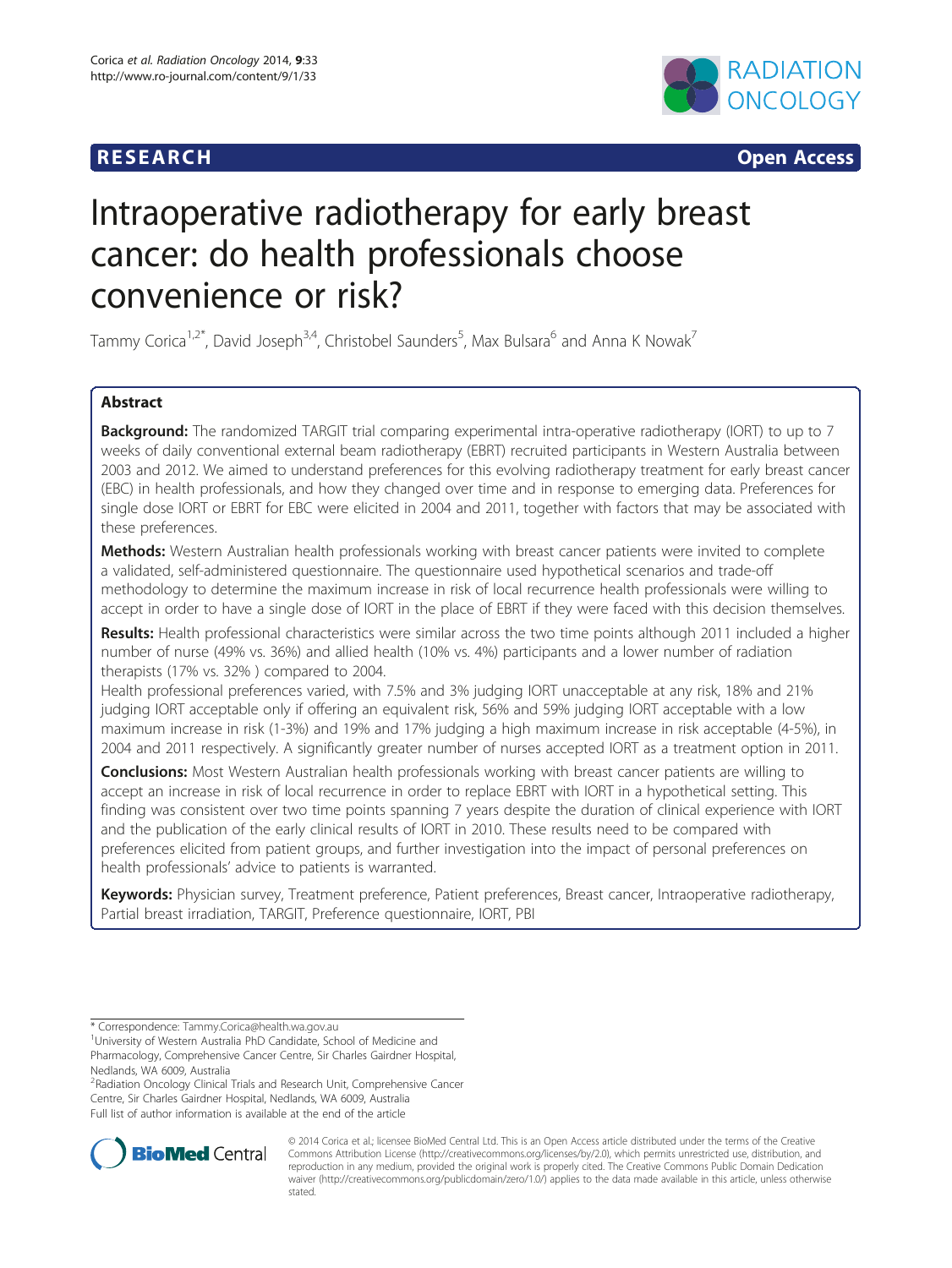# Background

Breast cancer is the most common cancer, and the second most common cause of cancer mortality after lung cancer in Australian women [\[1](#page-8-0)]. Whole breast external beam radiotherapy (EBRT) delivered in 25–35 daily fractions over a period of 6–7 weeks is standard adjuvant treatment for women undergoing breast conserving surgery for early breast cancer [\[2](#page-8-0)–[6](#page-8-0)]. EBRT must be delivered in a radiation oncology facility, and may require temporary relocation for women who are geographically isolated or unable to travel daily. It is also inconvenient for those with family or work commitments. In addition, EBRT has potential immediate toxicities such as erythema, oedema and induration of the breast and can result in skin breakdown severe enough to require daily dressings. Potential long-term side effects include pulmonary fibrosis, cardiotoxicity, osteoradionecrosis, and the induction of secondary malignancies.

The recent development of Intra-Operative Radiotherapy (IORT) has made the delivery of radiation directly to the tissues at the site of the primary tumour possible, during a single session either at the time of lumpectomy surgery or shortly afterwards. IORT accurately targets the tissues that are at highest risk of local recurrence and its efficacy is being tested in an international randomised controlled trial, 'TARGIT' that compares it to conventional EBRT. Results published in 2010 suggested equivalent local control and survival with a median follow-up of 3 years and 7 months [[7](#page-8-0)]. Updated 5 year results indicate IORT is still a noninferior treatment when it is delivered concurrently during lumpectomy but rates of local recurrence when given as a second separate procedure are 3.7% higher than EBRT in the IORT arm ( $p = 0.069$ ), making this a less preferred option, although survival was equivalent irrespective of the timing of delivery [\[8](#page-8-0)]. Potential benefits of IORT include increased convenience, decreased time away from home for country patients and the elderly and decreased time away from family and work for all women. The TARGIT trial toxicity results confirm a different spectrum of toxicities to EBRT including significantly fewer skin toxicities but a higher risk of post-operative seromas [[7\]](#page-8-0). Cosmesis results suggest a better outcome with IORT [[9](#page-8-0)]. The first survival analysis of the TAR-GIT trial has also shown a significantly lower number of breast cancer related deaths for women receiving IORT (1.4% Vs. 3.5%) [\[8](#page-8-0)].

With 5 year data now showing that IORT as a second separate procedure gives lower rates of local control than EBRT it will be important to determine whether women and their clinicians are prepared to accept this difference. Clinicians have an important role in helping patients make decisions about adjuvant radiotherapy following breast conserving surgery. Studies have shown that most cancer patients prefer to make decisions together with their doctor, or even let their doctors decide on their behalf [\[10,11\]](#page-8-0). There is limited understanding of clinician attitudes and preferences surrounding radiotherapy choices.

The purpose of this observational study was to identify what maximum increase in risk of local recurrence, if any, health professionals working with breast cancer patients would accept in order to have IORT instead of EBRT for themselves, in a hypothetical setting. The study also aimed to investigate potential socio-demographic and role factors that may impact on the level of health professional acceptance of IORT and whether there was a difference between the responses collected in 2004 and 2011, a period in which experience with IORT had developed. This is the first comprehensive investigation of health professional preferences in a radiotherapy setting and will supplement patient preference data currently being collected as part of the TARGIT Trial.

# **Methods**

In 2004 and again in 2011 over 200 medical and nonmedical health professionals working with breast cancer patients in hospitals with specialist breast units in Western Australia were invited by mail to complete a health professional preference questionnaire. The sampling frames for each year were not available as predefined lists, hence were created by the investigators using knowledge of existing colleagues in the field of breast cancer research and communication with managers of large professional groups such as nurses, radiation therapists, and research data managers. Invitees received a participant information sheet, validated preference questionnaire and reply-paid envelope [\[12\]](#page-8-0). The self-administered anonymous preference questionnaire included three pages of written information covering the purpose of the study, a description of the two treatments being compared, two hypothetical preference scenarios, and instructions on how to complete the preference questions. The study had Human Research Ethics Committee approval and return of the questionnaires was accepted as indicating consent. Given the anonymity of the questionnaires, non-responders could not be reminded to return their questionnaires.

The template for the preference questionnaire was developed and validated in previous studies for adjuvant chemotherapy [[12,13\]](#page-8-0). The questionnaire used the tradeoff method to determine the maximum increase in risk of local recurrence of EBC that health professionals judged acceptable in order to choose IORT over EBRT [[12](#page-8-0),[14](#page-8-0)–[16\]](#page-8-0). "Trade-off" methodology is a validated and accepted method of determining patient preferences [[15](#page-8-0)]. The trade-off method requires the respondents to consider the positive and negative effects of a treatment together with the probabilities of these effects. In this way, the trade-off method can be used to elicit preferences for a specific treatment.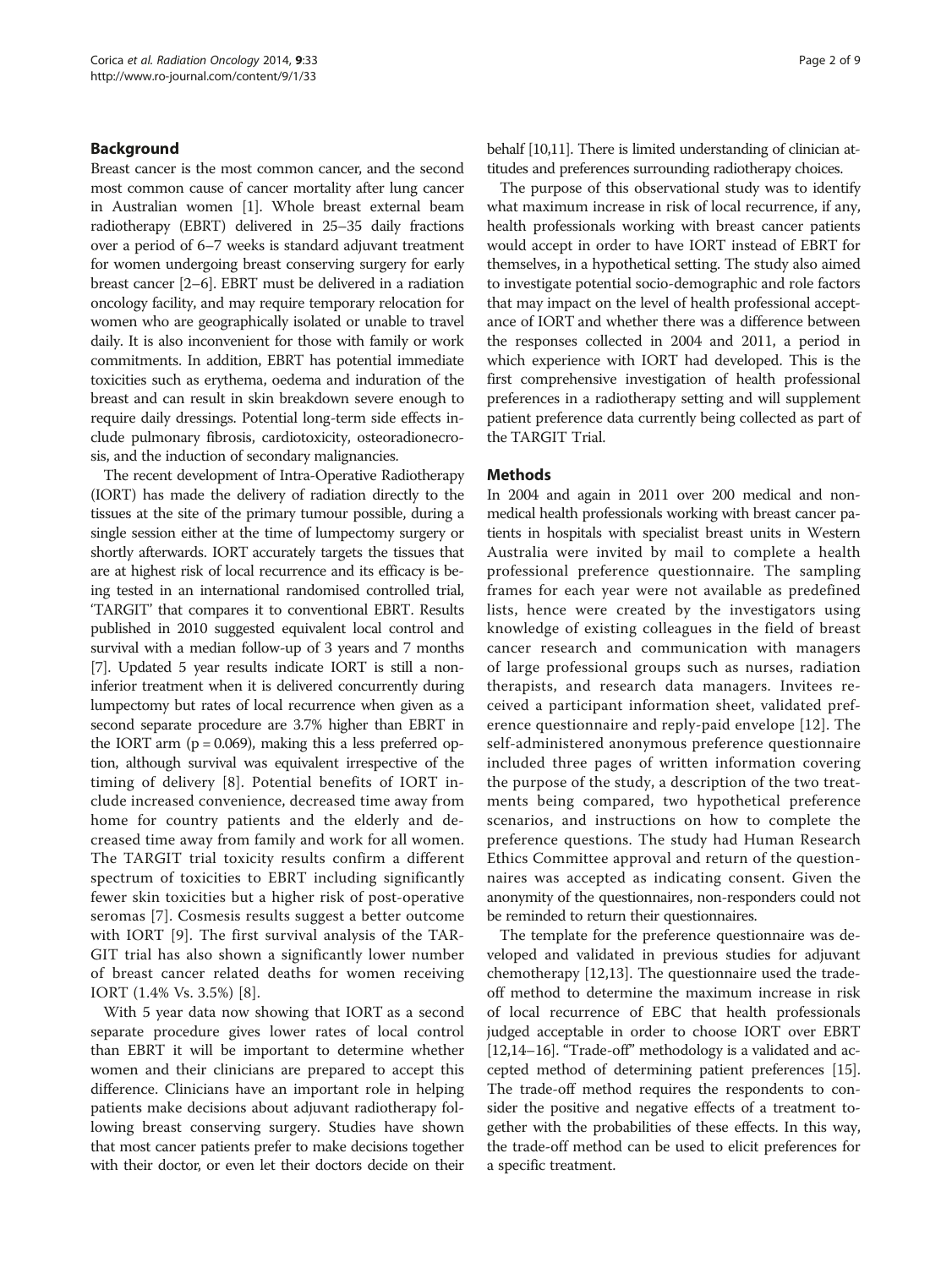The questionnaire consisted of two preference questions using different hypothetical baseline risks of local recurrence in the setting of EBRT, socio-demographic questions and six feedback questions about the questionnaire itself. The preference questions asked health professionals to choose either the baseline risk of recurrence of EBRT or an equivalent or higher risk of recurrence in order to have the more convenient, single dose of IORT instead of EBRT.

The preference questions in 2004 had hypothetical baseline risks of recurrence following EBRT set at 6% and 9% (based on local recurrence evidence found in the literature at the time) and were increased for the IORT scenarios by increments of 1% such that the maximum proposed increase in risk to accept IORT over EBRT could be an additional 5% risk of local recurrence [[4,17,18\]](#page-8-0). In 2011 the baseline risks of recurrence were modified to 3% and 6% due to updated reports showing lower rates of recurrence in low-risk early breast cancer patients [[6](#page-8-0),[7](#page-8-0)]. The risks were once again increased by an increment of 1%, but the maximum proposed increase in risk to have IORT used was 6% (not 5% as in 2004) due to the lower baselines being used. In the two hypothetical scenarios, local recurrence was described as not impacting on overall survival.

Statistical methods included Cronbach's Alpha to identify whether responses between the 6% and 9% baseline questions in 2004 were interchangeable and likewise with the 3% and 6% baseline questions in 2011. Further analysis was limited to the 6% baseline for each time point to maintain comparability. Health professional acceptability of IORT was categorized into four groups; not acceptable at all ('never'); acceptable if risk is 'equivalent' to EBRT; acceptable if risk is 1-3% higher than EBRT ('low  $risk$ '); and acceptable if risk is 4-6% higher than EBRT ('high risk').

Results from previous patient and clinician preference studies were used to select variables to include in univariable and multiple Poisson regression analysis to identify if any significant drivers of preferences could be found within the demographic data collected [\[12,14,19](#page-8-0)].  $Chi<sup>2</sup>$  was used to investigate if any significant differences existed between the two time points, professional role groups and different levels of familiarity with the two treatments. Results were summarized by histograms and a chart of cumulative proportions. Double-data-entry was performed on all fields for quality assurance purposes and all statistical analyses were performed using IBM SPSS Statistics version 21 for Windows.

# Results

Questionnaires were sent out to approximately 200 and 317 health professionals in 2004 and 2011 respectively. Numbers are approximate because some centres requested bulk mail outs of questionnaires to groups such as ward nurses and clinical trial units, rather than

disclosing individual names for separate postage. It is therefore unknown how many of the questionnaires mailed out in bulk were actually received by a health professional as their distribution was performed by the relevant unit managers at each site. As the number of centres involved in the use of IORT had grown between 2004 and 2011, an additional hospital was included in 2011, and cancer ward nurses at two hospitals who were not targeted in 2004 were also invited in 2011, leading to a higher number of questionnaires sent out in that year.

In 2004, responses were received from 90 health professionals (45% return rate) and in 2011 the return rate was 35% with 110 responses received. Of those received, 80 and 92 were included for analysis in 2004 and 2011 respectively. Exclusion from analysis occurred if a) participants worked less than 5% with breast cancer patients  $(n = 24, 12\%)$  b) participants had experienced radiotherapy themselves  $(n = 1, 0.5\%)$  or c) if responses to the preference questions were indeterminate  $(n = 3, 1.5\%)$ . Response rate data is summarized in Table [1.](#page-3-0)

Comparison of the 6% and 9% baseline questions in 2004 revealed a significant agreement on Cronbach's Alpha (0.963,  $p = < 0.0001$ ) as did the comparison of the 3% and 6% baseline questions in 2011 (Cronbach's Alpha 0.880,  $p = <0.0001$ ). As a result, all subsequent analyses of preference responses focused only on the 6% baseline question from each year group.

Table [2](#page-3-0) summarizes the descriptive characteristics of the 2004 and 2011 participants. Demographics in the two year groups were similar, with the majority of participants being female, having partners and dependents, and having had a friend or relative who had experienced radiotherapy. Differences between the two time points included the number of radiation therapists declining from 26 down to 16 (32% vs. 17%) and an increase in nurses from 29 to 45 (36% vs. 49%) and allied health professionals from 3 to 9 (4% vs. 10%) participating in the study. Allied health professionals included data managers ( $n = 2$  and  $5$ ) and psychologists ( $n = 1$  and  $4$ ).

The proportion of medical health professionals across the two time points was similar, representing 28% and 24% of the responses in 2004 and 2011 respectively. In 2004 and 2011, the medical group comprised of 7 and 9 surgeons, 6 and 3 medical oncologists, 8 and 6 radiation oncologists, 1 and 2 breast physicians and one radiologist in 2011. One registrar with no specified specialty also responded in 2011. Overall exploration of gender across role groups revealed a p-value approaching significance (Fisher's Exact Chi<sup>2</sup> p 0.052) with a decline in number of male medical health professionals (15 vs. 9) and a reciprocal increase in number of female medical health professionals (7 vs. 13) from 2004 to 2011 (Fisher's Exact Chi<sup>2</sup> p 0.065).

Despite a larger sample size in 2011, familiarity with either EBRT or IORT did not yield any significant differences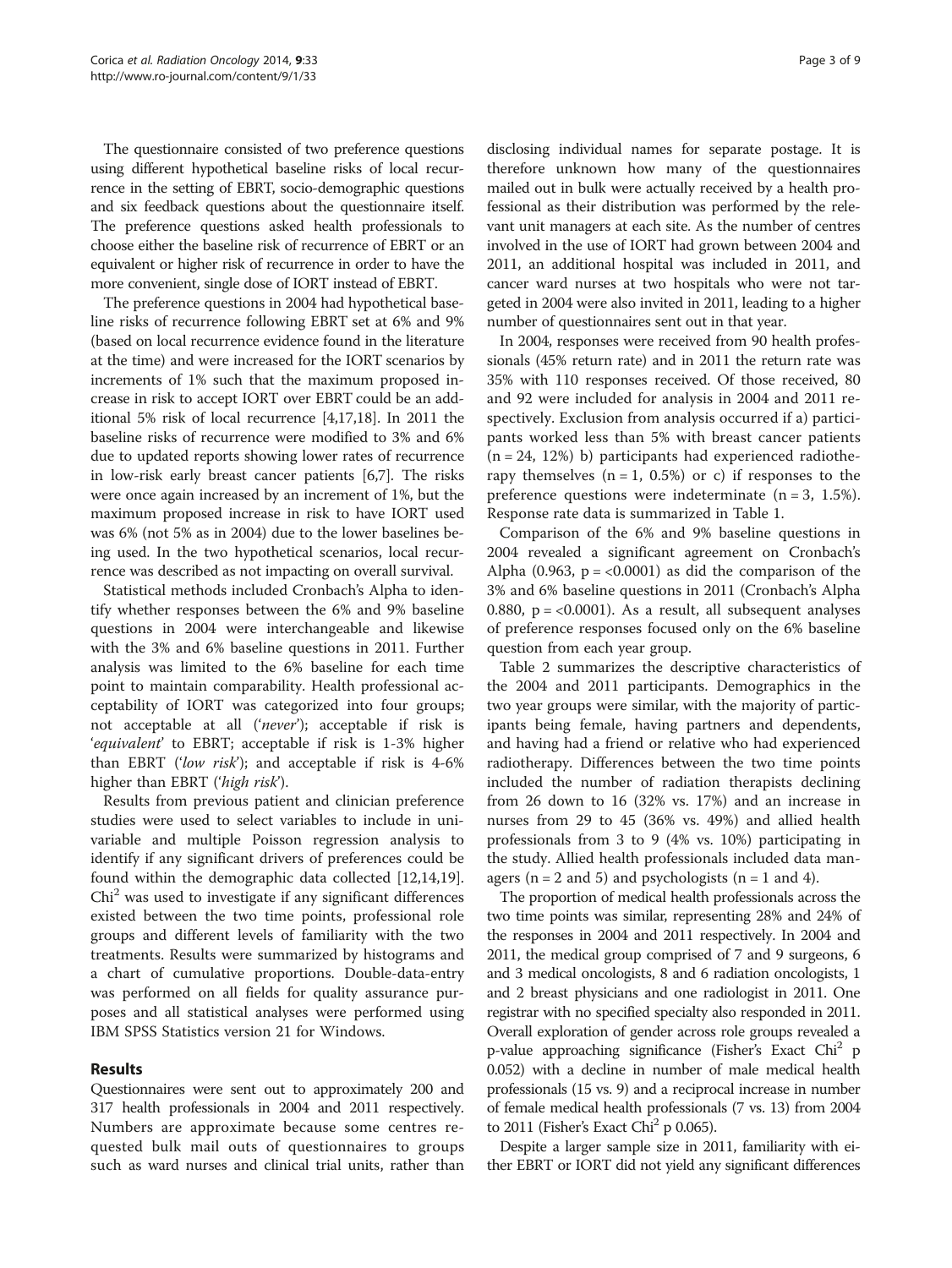<span id="page-3-0"></span>Table 1 Questionnaire response rates in 2004 and 2011

|                                                | 2004     | 2011                                                                                               |  |
|------------------------------------------------|----------|----------------------------------------------------------------------------------------------------|--|
| Sent out (approximate)                         | 200      | 317                                                                                                |  |
| Received (response rate)                       | 90 (45%) | 110 (35%)                                                                                          |  |
| Excluded because <5%<br>time worked with Br Ca | 9        | 15                                                                                                 |  |
| Excluded because had XRT 0                     |          |                                                                                                    |  |
| Excluded because of<br>invalid answers         |          | 2                                                                                                  |  |
| Total number excluded                          | 10 (11%) | 18 (16%)                                                                                           |  |
| Number analysed                                | 80       | 92<br>89% of those received 84% of those received<br>40% of those sent out - 29% of those sent out |  |

Table 2 Descriptive characteristics of health professionals in 2004 and 2011

| Characteristic                                           | 2004 (%)<br>$n = 80$ | 2011 (%)<br>n = 92<br>80 (87)<br>43.5 (24-63) 45.5 (21-67) |  |
|----------------------------------------------------------|----------------------|------------------------------------------------------------|--|
| Female                                                   | 61 (76)              |                                                            |  |
| Median age, years (range)                                |                      |                                                            |  |
| Role group                                               |                      |                                                            |  |
| Medical                                                  | 22 (28)              | 22 (24)                                                    |  |
| Radiation therapist                                      | 26 (32)              | 16(17)                                                     |  |
| Nurse                                                    | 29 (36)              | 45 (49)                                                    |  |
| Allied health                                            | 3 (4)                | 9(10)                                                      |  |
| Time dedicated to working with breast<br>cancer (range*) | $5 - 100$            | $5 - 100$                                                  |  |
| 25th Percentile                                          | 20                   | 10                                                         |  |
| 50th Percentile                                          | 30                   | 30                                                         |  |
| 75th Percentile                                          | 67                   | 60                                                         |  |
| Marital status (has partner)                             | 61 (76)              | 67(73)                                                     |  |
| Has children                                             | 54 (68)              | 58 (63)                                                    |  |
| Has children <15 yrs                                     | 27 (34)              | 30(33)                                                     |  |
| Has dependents                                           | 51 (64)              | 54 (59)                                                    |  |
| Has relative/friend who died from cancer                 | 63 (79)              | 81 (88)                                                    |  |
| Has relative/friend who has had<br>radiotherapy          | 55 (69)              | 69 (75)                                                    |  |
| Ever considered radiotherapy for themselves              | 2(2.5)               | 2(2.2)                                                     |  |
| Familiarity with EBRT                                    |                      |                                                            |  |
| Never heard of it                                        | 1(1.3)               | 2(2.2)                                                     |  |
| Read or heard about it                                   | 8 (10)               | 18(20)                                                     |  |
| Supervised patients having it                            | 71 (89)              | 72 (78)                                                    |  |
| Familiarity with IORT                                    |                      |                                                            |  |
| Never heard of it                                        | 7(9)                 | 12 (13)                                                    |  |
| Read or heard about it                                   | 36 (45)              | 38 (41)                                                    |  |
| Supervised patients having it                            | 37 (46)              | 42 (46)                                                    |  |

\*Note that responses less than 5% were excluded from analysis as suggestive of insufficient experience with breast cancer patients.

between 2004 and 2011. In 2004 and 2011, EBRT had been supervised by 89% then 78%, and had been read or heard about by 10% then 20% respectively. Likewise familiarity with IORT showed little change, with 9% then 13% having never heard or read about it, and a stable number of those having supervised it or read/heard about it.

The actual levels of risk health professionals were willing to accept in order to have IORT in place of EBRT varied considerably (Figure [1\)](#page-4-0). In both 2004 and 2011, most health professionals were willing to accept IORT as an alternative treatment option, with only 7.5% and 3.3%  $(n = 6$  and 3) respectively indicating they wouldn't have IORT at all ('never'). If it offered an 'equivalent' risk of recurrence,  $18\%$  and  $21\%$  (n = 14 and 19) would have it, with a similar proportion accepting IORT if it offered a 4-6% ('high') increase in local recurrence (19% and 17% with  $n = 15$  and 16). The majority of health professionals would accept IORT if it offered a 1-3% ('low') increase in local recurrence (56% and 59% with  $n = 45$  and 54). Figures [2](#page-5-0) and [3](#page-5-0) display the similarity of responses received across role groups in 2004 and 2011 respectively.

Figure [4](#page-6-0), showing the cumulative increase in risk health professionals are willing to accept in order to have IORT in place of EBRT, further illustrates the similarity between the two time points. This graph suggests that approximately 60% of health professionals would accept IORT if it increased the risk of local recurrence by 2% and approximately 40% would accept it at an increased risk of 3%.

Chi-squared analysis of preference category by role group revealed the only significant difference between the two time points was in the nursing role group (Fisher's exact p value = 0.026). In 2004, 5 (17.2%) nurses would not have IORT at all compared to 1 (2.5%) in 2011 and 1 (3.4%) would have it only if it offered an equivalent risk of LR in 2004, compared to 10 (22.2%) in 2011. The proportion of nurses accepting IORT with a low or high extra risk did not change between the two time points (55% vs. 53% for low risk and 24% vs. 22% for high risk). Significant differences were not found in any other role group, as illustrated in Table [3](#page-6-0).

Univariable and multiple Poisson regression analyses did not identify any significant drivers of preferences in either year group (Table [4](#page-7-0)).

Feedback from health professionals in 2004 and 2011 revealed 84% found the questions clear, few thought answering the questions was hard (10% and 15%), or that the questions were hard to understand (19% and 14%) or stressful (6% and 5%), and most were glad that they took part in the study (69% and 77%). Only 3.8% and 7.6% found the questions both hard to understand and hard to answer in 2004 and 2011 respectively. The median time for completion was 9 minutes (range 2–30) in 2004 and 8 minutes in 2011 (range 1–30).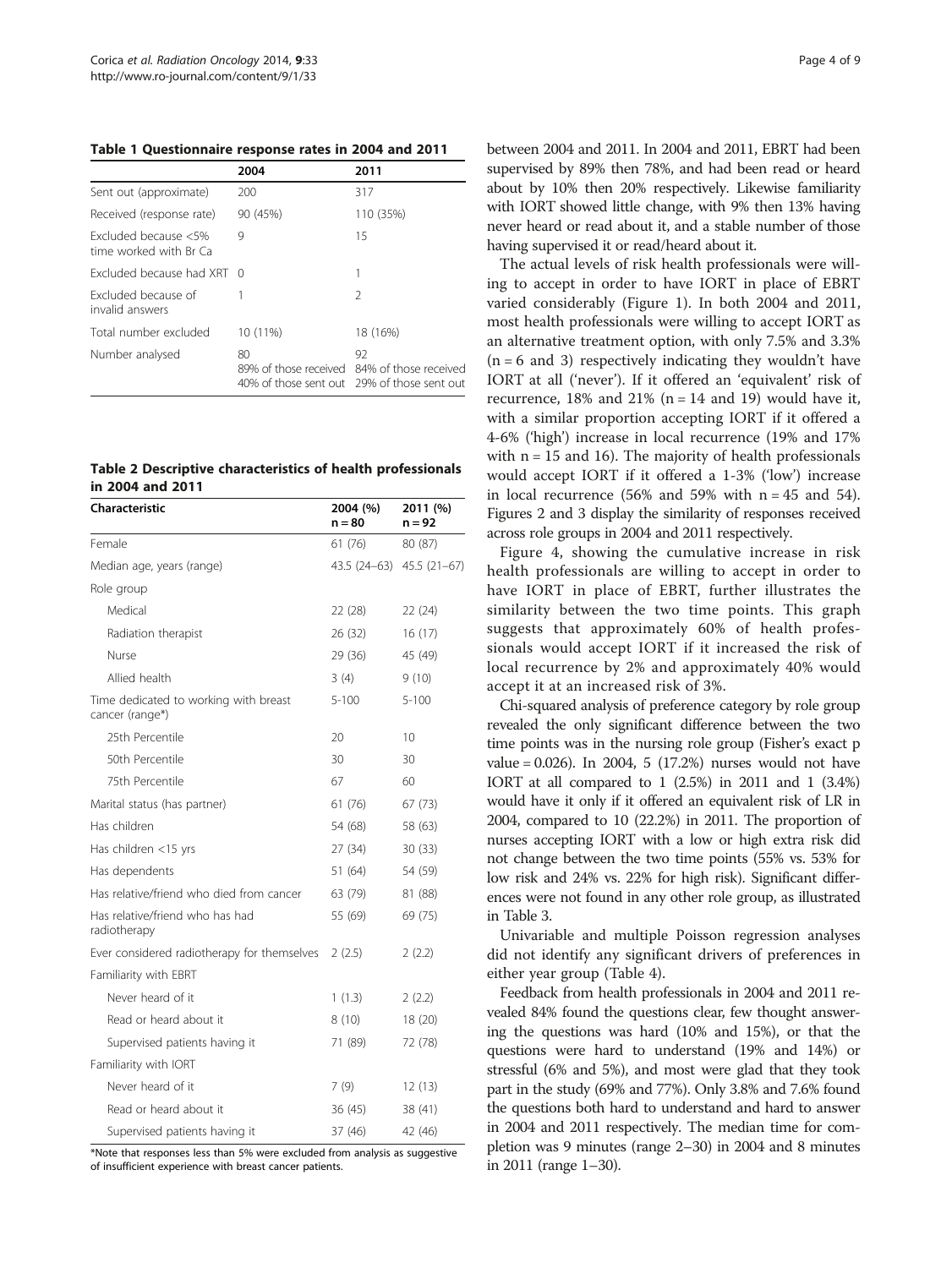<span id="page-4-0"></span>

# **Discussion**

The few published studies that have reviewed patient preferences with regards to adjuvant radiotherapy and risk of local recurrence have been focused on the trade-off between either adjuvant radiotherapy and mastectomy, or radiotherapy vs. no radiotherapy [\[20](#page-8-0)–[22\]](#page-8-0). Results of one American study conducted in the late 1990s strongly suggested that the fear of a local recurrence and an actual local recurrence leading to mastectomy have such a negative impact on quality of life that patients are willing to accept the risks and inconvenience of radiation therapy to avoid them, even if there is no benefit to survival [[21](#page-8-0)]. A similar Canadian study also concluded that patients are unwilling to accept even small increases in local recurrence risk to avoid radiotherapy, and that clinicians underestimate the fear that patients have for local recurrence and their desire to use all available treatment options for small gains [[22](#page-8-0)]. Investigation into health professional preferences for chemotherapy also in the 1990s found that health professionals require larger benefits of treatment to make chemotherapy worthwhile compared to patients [[23,24\]](#page-8-0).

The historical studies described above make it clear that the value of adjuvant treatment after conservative surgery is dependent on how women feel about the trade-off between the fear and consequences of a local recurrence vs. the toxicity and inconvenience of treatment, and that patients appear to place significant value on the local control of their cancers in terms of their overall quality of life. Health care professionals' attitudes and preferences may determine what treatment options they discuss with patients, and these may differ significantly to the attitudes and preferences of their patients. This may be particularly important when introducing new treatments or technologies where quality of life issues are significant and there is no survival advantage.

In this study, we aimed to understand what determined health care professionals' preferences for IORT or EBRT in early breast cancer. Despite the absence of any significant determinants of preference, the 2011 data shows a general acceptance of IORT as an alternative treatment to EBRT across all surveyed role groups such that only 3.3% would not accept it all, 80% would have it if it offered either an equivalent or low (1-3%) increase in risk and 17% would have it even if it posed a 4-6% increase in local recurrence. The lack of any identified determinants of preference was unexpected given findings from previous preference studies showing at least one significant driver of preference. A study of lung cancer health professionals found that having a partner or having dependent children was associated with judging smaller survival benefits of chemotherapy sufficient [[12](#page-8-0)]. Preference studies on patient groups have similarly found having dependents at home is a significant determinant of preference in a chemotherapy setting [[14,19](#page-8-0)]. There are no published preference studies for health professionals in radiotherapy, however the only two patient preference radiotherapy studies available also did not find any significant determinants of preference [[21,25](#page-8-0)]. Of note, and similar to the present study, neither of these studies was assessing preferences in the context of survival differences. It is possible that the socio-demographic determinants of preferences such as having a partner or dependent children come into effect when a survival difference is considered, but are less important when survival is not the outcome being considered. Furthermore, factors such as older age, employment and rural location may be hypothesized as important determinants of preferences for patients considering IORT, but could not be included in the health professional study as by definition the participants were both employed and accessible to the healthcare sites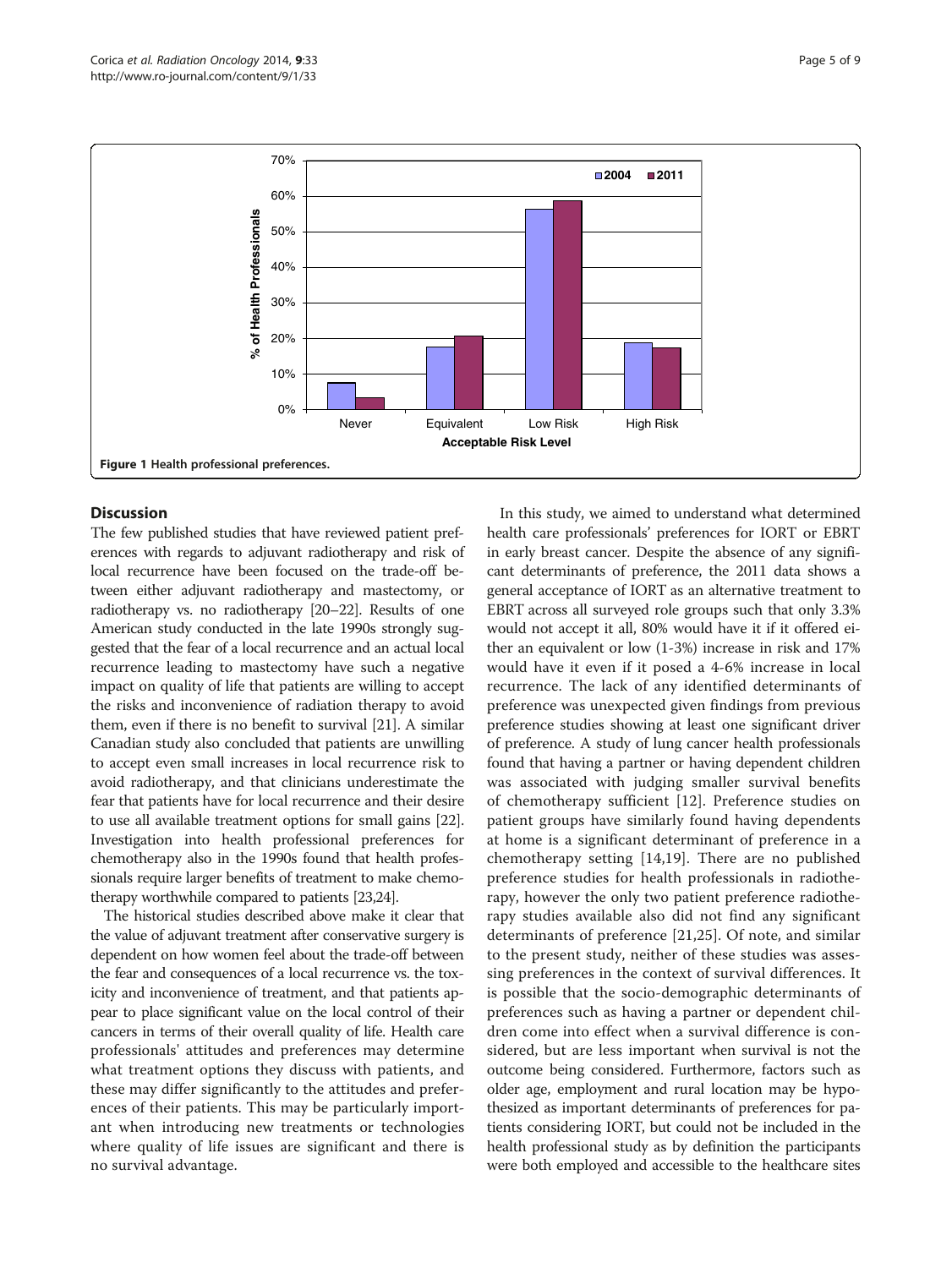<span id="page-5-0"></span>

as well as working age. IORT can be delivered during the same procedure as tumour removal, or as a separate procedure some time later, however updated results of the TARGIT study have shown the preferred approach is to offer IORT at the same time as tumour removal because the differences in risk of local recurrence compared to EBRT were found to be  $1\%$  (p = 0.31) for during initial surgery and  $3.7\%$  ( $p = 0.069$ ) when performed as a separate procedure [[8](#page-8-0)]. Qualitative data collected during this study suggests that preferences for IORT may be influenced by the timing of the procedure, as a separate procedure would require an additional general anaesthetic. The timing of the procedure in addition to personal characteristics independent of socio-demographics may also need to be considered in future studies of health professional preferences involving radiation therapy for early breast cancer,

including examination of psychological factors such as risk profiling, and body image.

Although designed as a simple observational crosssectional study, this study has several potential limitations. The study sample size was restricted by the number of health professionals working with breast cancer patients in Western Australia at the two time points. The devised sampling frames were representative of the majority of health professionals working in breast cancer care in Western Australia in both 2004 and 2011 however they may have under-represented allied health staff such as psychologists, social workers, physiotherapists and palliative care physicians as they made up less than 5% of the sampling frame at both time points. Representative percentages of data managers (9% and 4%), radiation oncologists (7% and 5%), medical oncologists (5% and 4%), breast

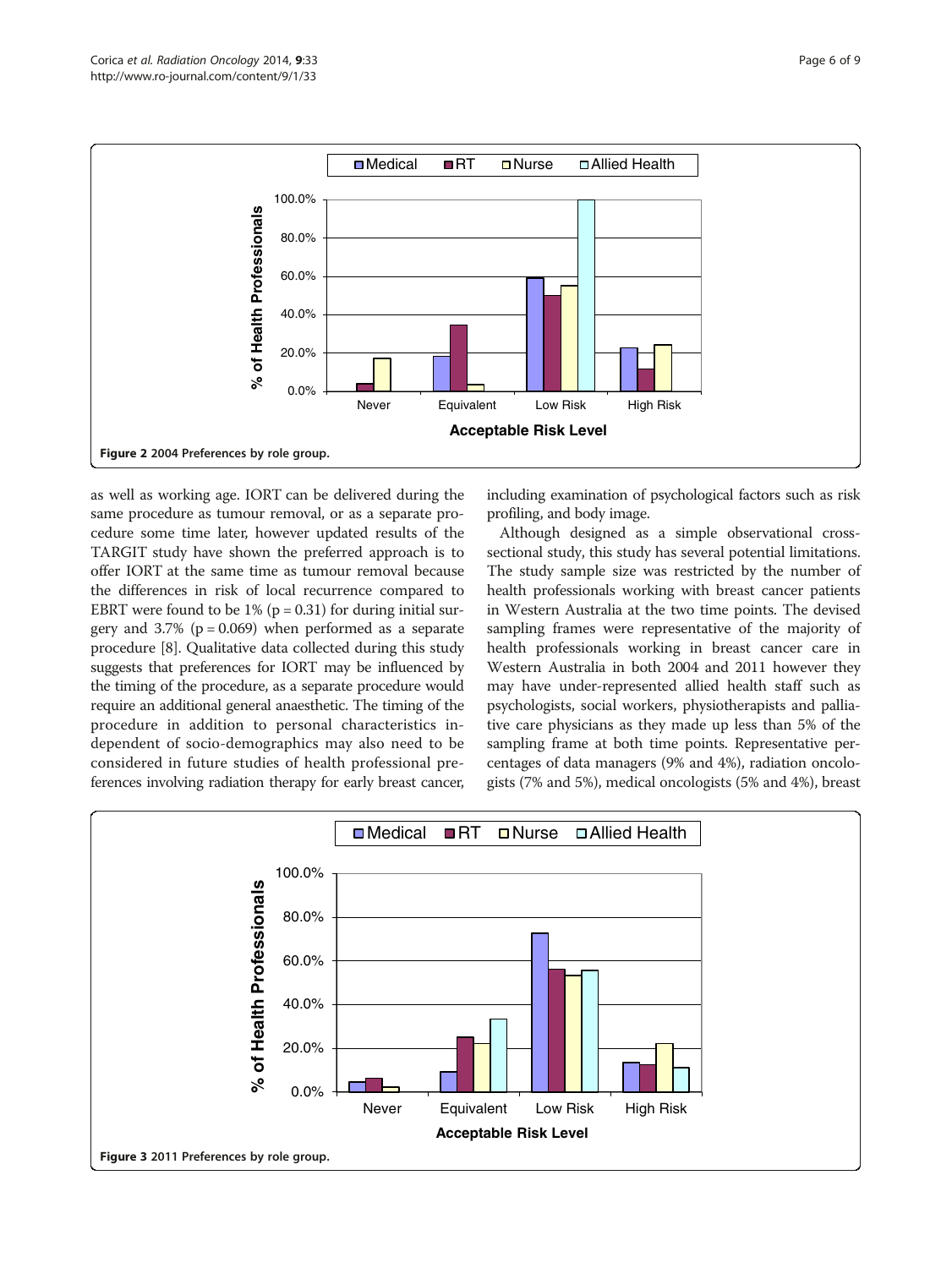<span id="page-6-0"></span>

surgeons (9%, 4%), nurses (39% and 45%), radiation therapists (21% and 20%) and radiologists (5% and 10%) were invited in 2004 and 2011 respectively.

Observed response rates were low which is common in surveys of health professionals, particularly if they are anonymous [\[26\]](#page-8-0) however the final number of participants in each year group is similar to several relevant published preference studies [[19,21,27](#page-8-0)]. The reduced response rate in 2011 is possibly due to the reluctance of health professionals to complete the questionnaire again if they recalled completing it in 2004, despite the information sheet indicating the investigators wanted them to complete it again because "more is known about IORT now, and it is more likely that you have been involved in the care of patients post IORT now than when you first completed the questionnaire six years ago". The literature suggests that when surveying health professionals, responder bias is modest, and less important than in surveying patient or consumer groups [[28](#page-8-0)]. However, selection bias may exist due to targeting only health professionals known to be working in the field in one of four major hospitals in Western Australia. The lower IORT familiarity scores in 2011 are possibly a direct consequence of increasing the number of people asked to participate, particularly the nursing group, as the use of IORT

Table 3 Significant preference category changes by Nurses

| Preference                                 | 2004 | 2011 |
|--------------------------------------------|------|------|
| Would not have IORT at all                 | 17%  | 2%   |
| Would have IORT only if equivalent to EBRT | 3%   | 22%  |

The only significant difference found between the two time points was in the nursing group (Fishers Exact Chi<sup>2</sup> p = 0.026 ). Differences were not found in the medical group ( $p = 0.47$ ), radiation therapist group ( $p = 0.95$ ) or the allied health group ( $p = 0.61$ ).

had remained relatively stable in clinical practice between 2004 and 2011.

A further potential limitation is that because the focus of the hypothetical scenario in this study was local recurrence, we indicated that survival was exactly the same for both treatments. This study did not measure the opinions of health professionals in regards to this forced assumption of equivalent survival. Updated results of the full TARGIT trial cohort with a median follow-up of 2.5 years have now shown that breast cancer mortality is not different between the two treatments, although significantly fewer non-breast cancer deaths were reported for EBRT [\[8](#page-8-0)]. Longer term follow-up is needed to confirm these findings, as the number of events is still low. Despite this recent finding, given the 15-year survival data published in 2005 suggests that for every 4 local recurrences avoided, one life is saved, future health professional preference studies of radiotherapy should incorporate this information [[6](#page-8-0)]. Further to this, we updated the baseline recurrence rates in 2011 from 6% and 9% (used in 2004) to 3% and 6% to be in line with the emerging literature reporting lower local recurrence rates for early, low risk breast cancer patients treated with breast conserving surgery. As we have reported above, the change in baselines didn't appear to affect this study however, as we used the 6% baselines from both years and analysis showed there wasn't any significant difference in the way respondents answered the lower and upper baseline questions within each year group. In retrospect, the reduced baselines were appropriate given the updated TARGIT results reporting recurrence rates between 1.1% and 5.4% [\[8\]](#page-8-0).

There is much patient preference literature available for chemotherapy decisions, however patient preference research for breast radiation treatment is limited and outdated [[21](#page-8-0)]. Specific research on patient preferences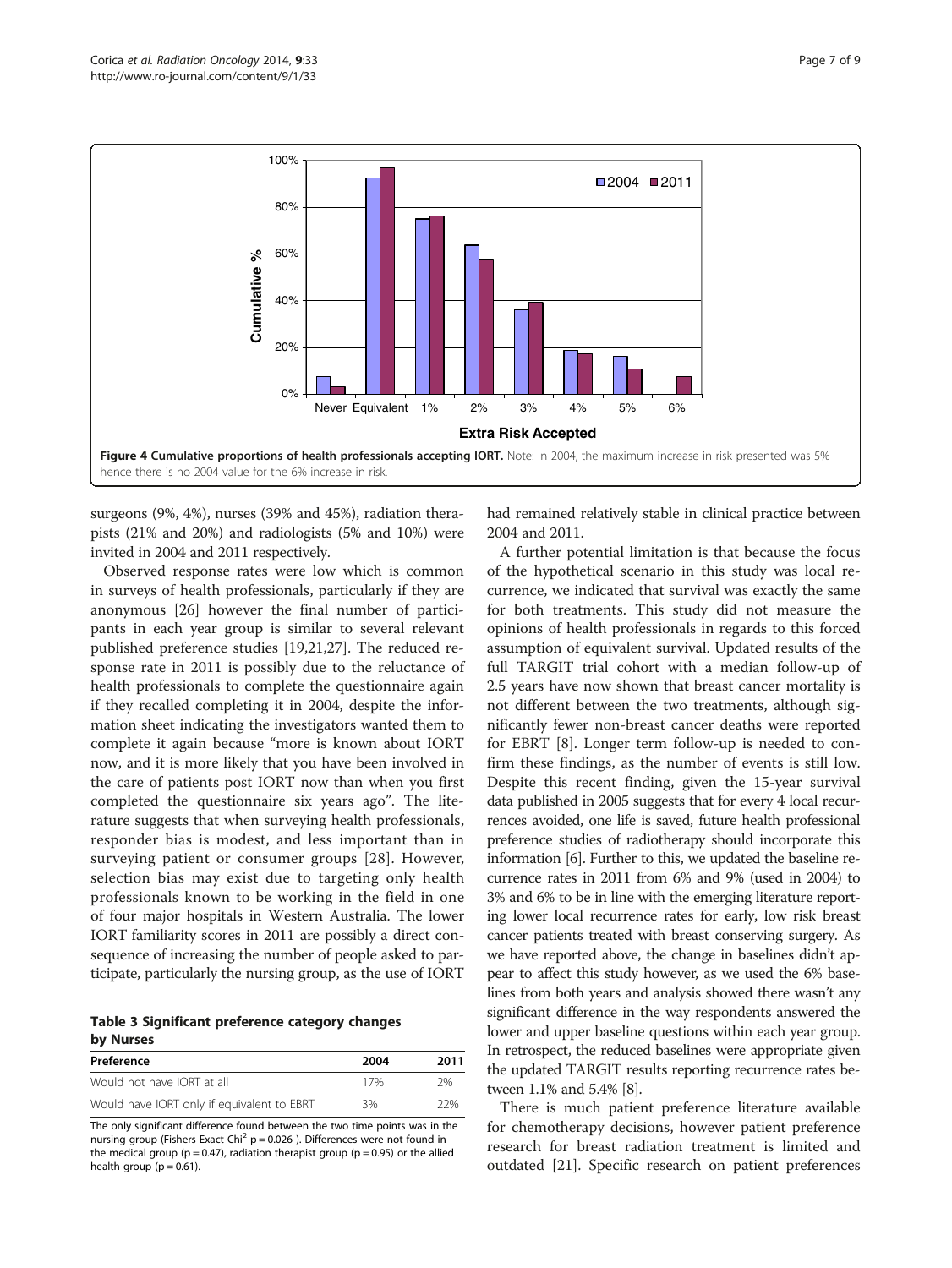<span id="page-7-0"></span>Table 4 Potential drivers of preference explored with univariable analysis

| Characteristic                                 | Univariable P-value |          |           |  |
|------------------------------------------------|---------------------|----------|-----------|--|
| Year                                           | 2004                | 2011     | Combined  |  |
|                                                | $n = 80$            | $n = 92$ | $n = 172$ |  |
| Gender*                                        |                     | 0.85     | 0.51      |  |
| Age*                                           | 0.61                | 0.60     | 0.47      |  |
| Marital status*                                | 0.38                | 0.68     | 0.37      |  |
| Has dependents*                                | 0.74                | 0.38     | 0.38      |  |
| Has children younger than 15*                  | 0.82                | 0.19     | 0.26      |  |
| Friend or relative died of cancer*             | 0.46                | 0.65     | 0.38      |  |
| Role group                                     | 0.84                | 0.95     | 0.79      |  |
| Medical vs. non-medical role group*            | 0.46                | 0.84     | 0.52      |  |
| <b>IORT</b> Familiarity                        | 0.87                | 0.98     | 0.94      |  |
| % time working with breast cancer<br>patients* | 0.10                | 0.59     | 0.14      |  |
| Participation year                             |                     |          | 0.85      |  |

\*Overall multivariable Poisson Regression analysis included these variables yielding an insignificant p-value of 0.685. In 2004  $p = 0.850$  and in 2011  $p = 0.904$ .

for IORT is therefore underway [[25,29](#page-8-0)] and is an important area to consider in anticipation of IORT becoming a standard treatment option. With the updated results of the TARGIT trial showing IORT offers a lower rate of local control than EBRT when offered as a second separate procedure, it will also be important to determine whether patients are prepared to accept this difference. With 17% of health professionals surveyed in 2011 hypothetically accepting an increased risk as high as 4-6%, it is critical to understand which patients have similar preference profiles. Patient preferences should be incorporated in treatment decisions especially when life expectancy varies little and quality of life considerations are prominent. In order to inform such decisions, estimates of the maximum difference in tumour control rates that would be acceptable by patients are also needed.

This study has provided unique information about the preferences of health professionals working with breast cancer patients in regards to IORT and EBRT for early breast cancer. The high acceptance of the questionnaire and brief time required to complete it demonstrates that health care provider preference studies can be implemented with minimal inconvenience to participants and may supplement information on patient preferences where treatment choices are available. This study has shown that determining the preference of health care professionals for one treatment over another is a complex and individual process that cannot be generalized to any particular professional role or socio-demographic characteristic. This data will supplement the clinical results of the TARGIT trial and help clinicians become aware of their own preferences

for adjuvant radiotherapy and therefore help patients make well informed and unbiased treatment related decisions should IORT become available as a standard treatment option in the future.

# Conclusions

The majority of Western Australian health professionals working with breast cancer patients surveyed in 2004 and 2011 accepted IORT as an alternative treatment option to EBRT for early breast cancer. Only 3% of health professionals surveyed in 2011 indicated they would not have IORT at all, and 76% would accept it even if it presented an increase in risk of recurrence. This outcome was relatively consistent over two time points spanning 7 years despite the duration of use of IORT and the publishing of the early clinical results of IORT in 2010. These results need to be compared with preferences elicited from patient groups, and further investigation into what drives preferences in health professionals and how this influences recommendations to patients is warranted.

#### Competing interests

The authors declare that they have no competing interest.

#### Authors' contributions

TC made substantial contribution to the conception, design and implementation of the study including acquisition of data, performed the statistical analysis, interpreted the data, drafted and revised the manuscript. DJ conceived the study and participated in its design and revised the manuscript. AN made substantial contribution to the conception and design of the study, supervised the implementation of the study and critically revised the manuscript. CS participated in the design and implementation of the study and revised the manuscript. MB supervised the statistical analysis and revised the manuscript. All authors read and approved the final manuscript.

#### Authors' information

TC, DJ, CS, and MB are members of the TARGIT Trial International Steering Committee.

#### Acknowledgements

This work has been supported by a National Health and Medical Research Council Project Grant (393703) and a Cancer and Palliative Care Research and Evaluation Unit Small Project Grant Scheme for early investigators. The investigators would like to thank all of the health professionals who participated in this study along with Clare Herbert and Carol Irvin for data management support. We gratefully acknowledge the guidance of Martin Stockler and Vlatka Duric at the inception of the study.

#### Author details

<sup>1</sup>University of Western Australia PhD Candidate, School of Medicine and Pharmacology, Comprehensive Cancer Centre, Sir Charles Gairdner Hospital, Nedlands, WA 6009, Australia. <sup>2</sup> Radiation Oncology Clinical Trials and Research Unit, Comprehensive Cancer Centre, Sir Charles Gairdner Hospital, Nedlands, WA 6009, Australia. <sup>3</sup>School of Surgery, University of Western Australia, Comprehensive Cancer Centre, Sir Charles Gairdner Hospital, Nedlands, WA 6009, Australia. <sup>4</sup>Radiation Oncology, Comprehensive Cancer Centre, Sir Charles Gairdner Hospital, Nedlands, WA 6009, Australia. <sup>5</sup>School of Surgery, University of Western Australia, MBDP M507, Crawley, WA 6009, Australia. <sup>6</sup>Institute of Health and Research, University of Notre Dame, 19 Mouat Street, P.O Box 1225, Fremantle, WA 6959, Australia. <sup>7</sup>School of Medicine and Pharmacology, University of Western Australia, MBDP M503, Crawley, WA 6009, Australia.